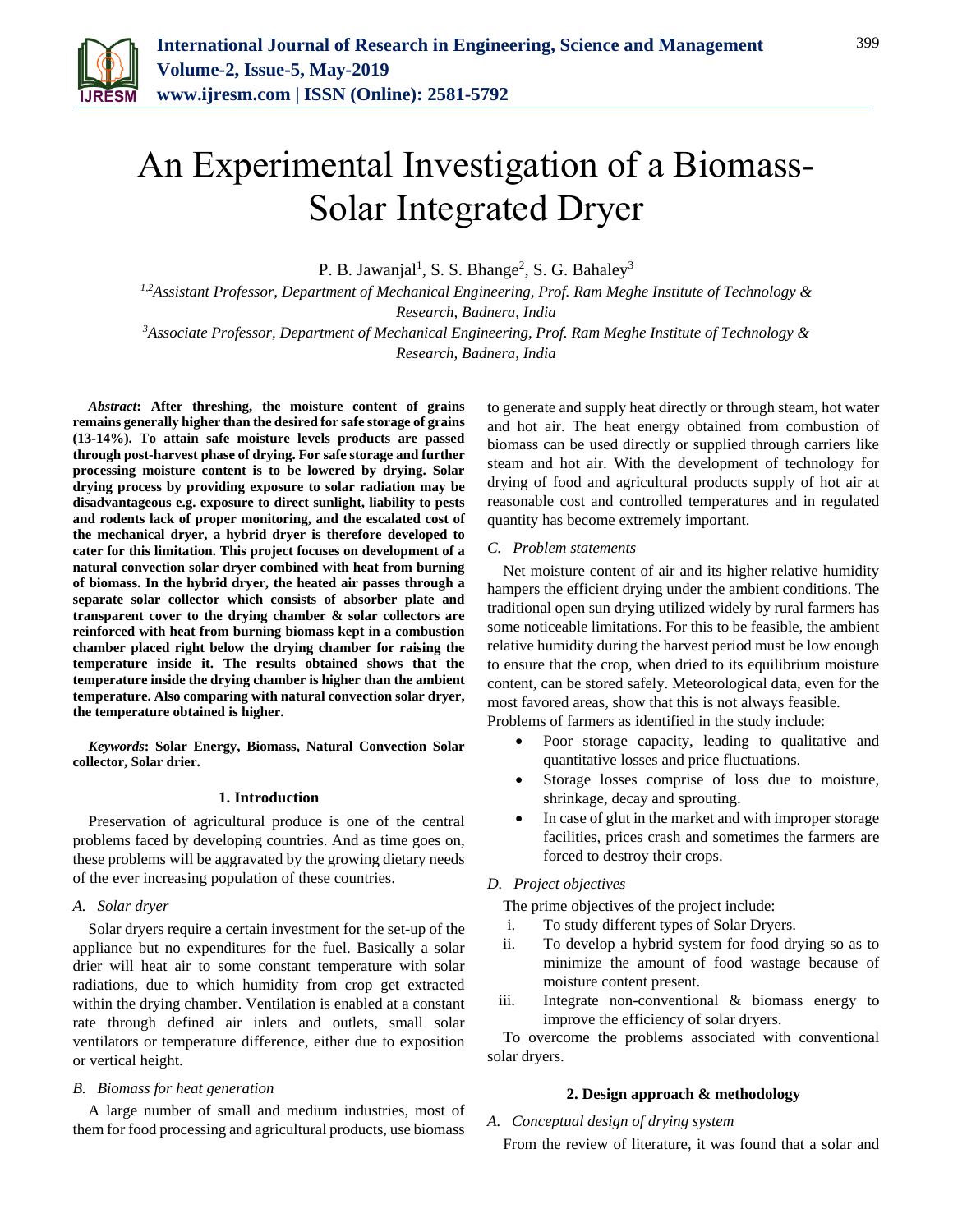

biomass fired integrated drying system demands separate understanding and design for solar collector and biomass fired section. Accordingly, design works were carried out. The schematic of the conceptual design of solar-biomass integrated drying system is given in Fig. 1 and Fig. 2. The components of the drying system are solar collector; combustion chamber; hot air generation chamber; husk feeding assembly; flue gas chimney; drying chamber; drying trays.



Fig. 1. Schematic of hybrid solar dryer

#### *1) Collector (Air Heater)*

The heat absorber (inner box) of the solar air heater was constructed using 5 mm thick Galvanized Iron (GI) plate, painted black, is mounted in an outer box built from GI Plate. The space between the inner box and outer box is filled with heatlon material of about 40 mm thickness and thermal conductivity of  $0.043 \text{ Wm}^{-1}\text{K}^{-1}$ . In a solar collector assembly air flow channel is provided which is enclosed by transparent cover (glazing) for incidence of sun light on the bottom surface of collector. The glazing is a single layer of 5 mm thick transparent glass sheet; it has a surface area of 610 mm by 1066 mm and of transmittance above 0.7 for wave lengths in the rage  $0.2 - 2.0$  μm and opaque to wave lengths greater than 4.5 μm. The effective area of the collector glazing is  $0.6 \text{ m}^2$ . One end of the solar collector has an air inlet vent of area  $0.066$  m<sup>2</sup>.

# *2) The Drying Cabinet*

The drying cabinet together with the structural frame of the dryer was built from Galvanized Iron which could withstand atmospheric attacks. An opening as outlet was provided toward the upper end at the back of the cabinet to provide and control the flow of air through the dryer due to convection. Door to access the drying chamber was also provided at the rear side of the cabinet. This consists of three removable trays made of 13 mm iron nets.

# *3) Drying trays*

The drying trays are contained inside the drying chamber and were constructed from a wire mesh with a fairly open structure to allow drying air to pass through the food items.

# *4) Combustion chamber*

A combustion chamber was conceived to have a horizontal grate for proper burning of solid fuel. A chimney on the exhaust side would create necessary draught for complete combustion and escape of flue gas. Cow dung was considered as fuel to

generate required heat as a normal situation. The following assumptions were taken for functional design calculations:

Length of combustion chamber = 320 mm Diameter of combustion chamber = 280 mm Material of fabrication  $=$  Mild steel Size of chimney  $= 0.01 \text{m}$  (4 inches x 4 inches).

#### *B. Mathematical Models and Formulations*

#### *1) Operation of the dryer*

The dryer can be categorized as passive system as that it has no moving parts. Collector glazing allows sun rays to enter inside the system which provides it the required heat for operation. As the inside surface of the collector is black painted, there is increase in the trapping of rays, which heats the air inside the collector. The greenhouse effect achieved within the collector drives the air current through the drying chamber. If the vents are open, the hot air rises and escapes through the upper vent in the drying chamber while cooler air at ambient temperature enters through the lower vent in the collector. Hence, current of air maintained, as cooler air at a temperature  $T_a$  enters through the lower vents and air at a higher temperature  $T_e$  leaves through the upper vent. In addition to this another source of heat from burning of cow dung provides additional heat energy for increasing the temperature of drying chamber. If the drier is empty, as the temperature of air inside the drier is higher than the temperature of ambient air entering in it, air at the outlet vent is with lower relative humidity then the ambient incoming air rushing inside the drier which has higher relative humidity. Thus there is tendency for the out-going hot air to pick more moisture from the dryer as a result of the difference in relative humidity of ambient incoming air and hot outgoing air from the drier. Therefore, insulation received is basically used in increasing the affinity of the air in the dryer to collect moisture.



Fig. 2. CAD model of hybrid solar dryer

#### *2) Drying mechanism*

In the process of drying, heat is necessary to evaporate moisture from the material and a flow of air helps in carrying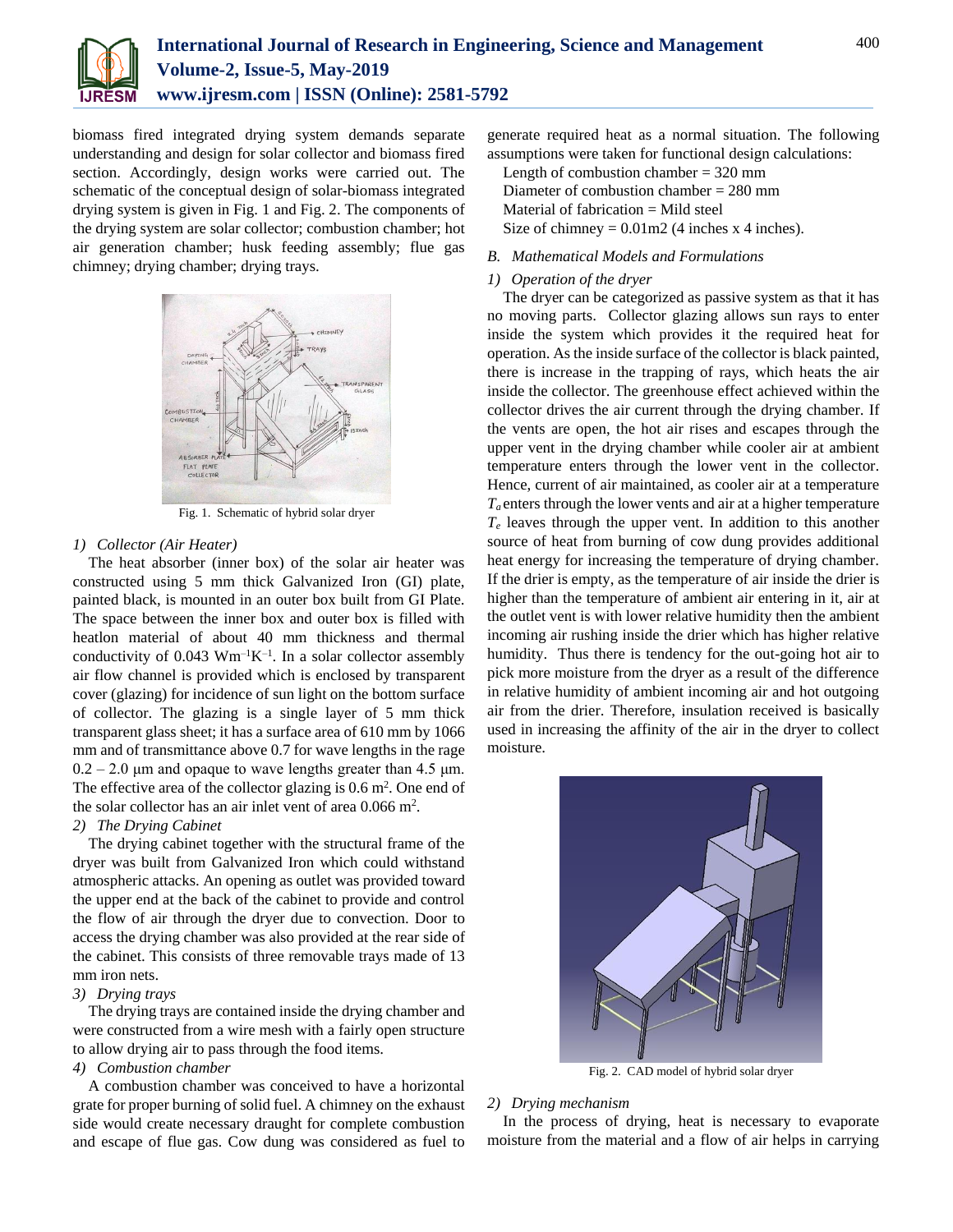

away the evaporated moisture. There are two basic mechanisms involved in the drying process:

The migration of moisture from the interior of an individual material to the surface. The evaporation of moisture from the surface to the surrounding air. The drying of a product is a complex heat and mass transfer process which depends on external variables such as temperature, humidity and velocity of the air stream and internal variables which depend on parameters like surface characteristics (rough or smooth surface), chemical composition (sugars, starches, etc.), physical structure (porosity, density, etc.), and size and shape of product.

# *C. Basic Theory (Formulations)*

Some important formulae used are given as follows:

*1) Determination of percentage moisture removed from the commodities*  $M.R = \frac{Mi - Mf}{Mi} * 100$ 

Where, M.R = % moisture Removed  $M_i$ = initial mass of the sample  $M_d$ = final mass of the sample.

*2) Collector efficiency*

$$
\eta_c = \frac{Q \ (useful)}{Is*Ac}
$$

Where, Qu= mCpΔt  $Ac =$  collector surface area  $I_s =$  Solar Radiation.

*3) Drying efficiency (ηd)*

$$
\eta_d\!\!=\!\frac{\textit{M.R}*\textit{L}}{\textit{Is}*{\textit{Ac}}}
$$

Where,

M.R. = mass of moisture evaporated in one hour of drying. L= latent heat of evaporation in the dryer temperature.

# **3. Design procedure & calculations**

*A. The Experimental Set-up*



Fig. 3. Side View of the dryer

Hybrid solar dryer consists of an assembly of box-type absorber collector and biomass fired fuel burner using the materials that are easily obtainable from the local market. As shown in the Fig. 3, the dryer is consisting of the box-type absorber solar air collector, the drying chamber, combustion chamber, the drying trays and the chimney for exhaust.



Fig. 4. Box Type Solar Collector



Fig. 5. Drying Chamber



Fig. 6. Combustion Chamber

# *1) Collector (Solar Air Heater)*

The heat absorber (inner box) of the solar air heater was constructed using 1 mm thick galvanized plate, painted black, the surface facing sunlight was painted with black paint containing (5%)black chromium powder to increase its absorbing capability. The solar collector was insulated with rock wool of about 5 cm thickness and thermal conductivity of  $0.04$  Wm<sup>-1</sup> K<sup>-1</sup> on all sides. The solar collector assembly consists of transparent cover (glazing) enclosing the air flow channel. In this work 4 mm thick single layered transparent glass sheet was used as glazing. It has a surface area of 0.82 by 1.20 cm and of transmittance above 0.86 (Fig. 5).